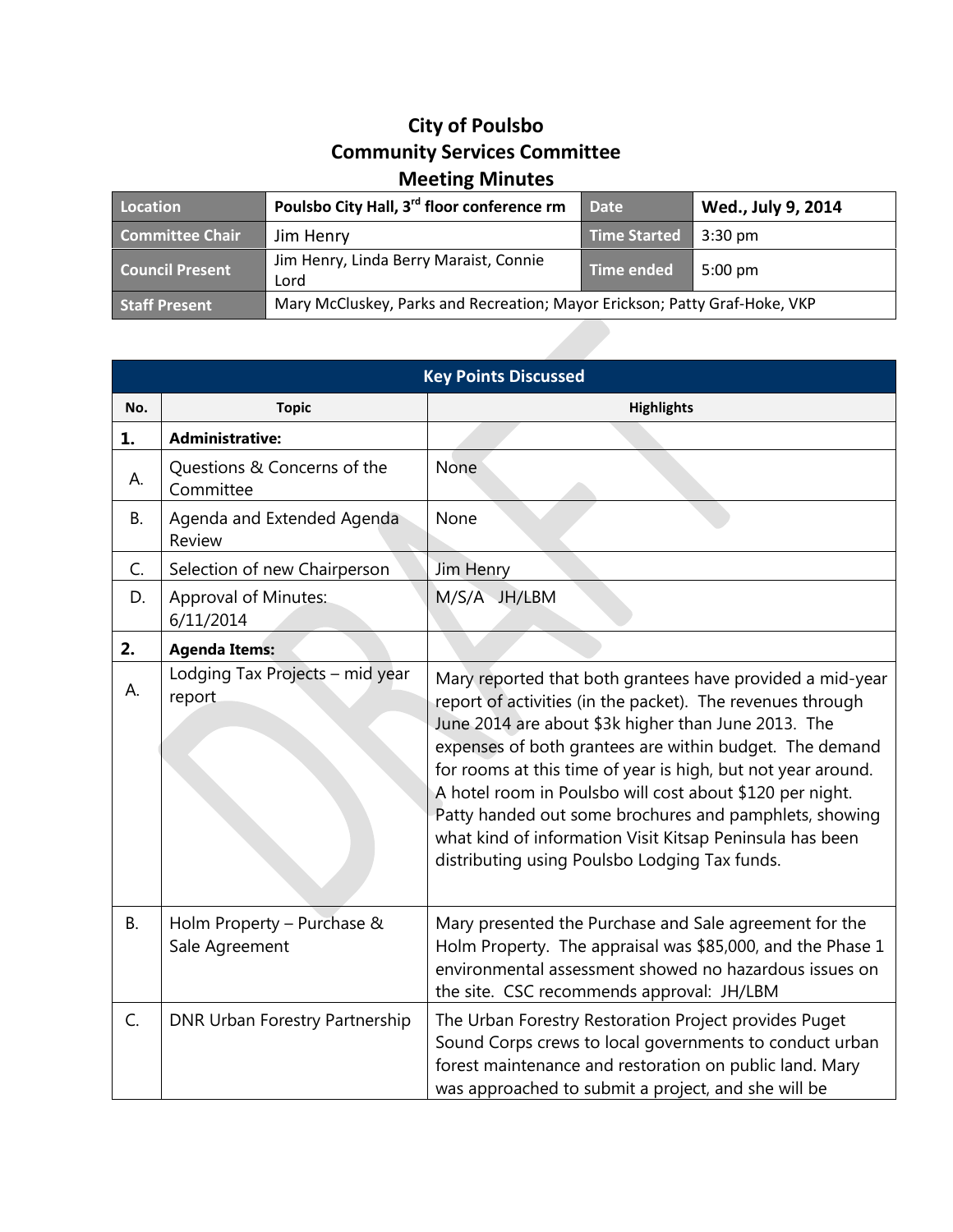| <b>Key Points Discussed</b> |                                    |                                                                                                                                                                                                                                                                                                                                                                                                                                                                                                                                                                                                                                                                                                                                                                                                                                                                                                                                                                                                                                                                           |  |  |
|-----------------------------|------------------------------------|---------------------------------------------------------------------------------------------------------------------------------------------------------------------------------------------------------------------------------------------------------------------------------------------------------------------------------------------------------------------------------------------------------------------------------------------------------------------------------------------------------------------------------------------------------------------------------------------------------------------------------------------------------------------------------------------------------------------------------------------------------------------------------------------------------------------------------------------------------------------------------------------------------------------------------------------------------------------------------------------------------------------------------------------------------------------------|--|--|
| No.                         | <b>Topic</b>                       | <b>Highlights</b>                                                                                                                                                                                                                                                                                                                                                                                                                                                                                                                                                                                                                                                                                                                                                                                                                                                                                                                                                                                                                                                         |  |  |
|                             |                                    | recommending work for Poulsbo's Fish Park. DNR also<br>asked if Poulsbo would be home base for the<br>Olympic/Kitsap Peninsula projects. Poulsbo's project would<br>have the crews for 2-3 months during the October 1-<br>September 30, 2015 year. There would be no cost to the<br>city except for some of Mary's time during the project. The<br>CSC recommended approval: JH/CL.                                                                                                                                                                                                                                                                                                                                                                                                                                                                                                                                                                                                                                                                                      |  |  |
| D.                          | Little Valley Ballfield Transfer   | The county has agreed to turn the Little Valley ball field<br>over to the City of Poulsbo. The Mayor and Mary feel that<br>there are three options for the property: (1) Keep it for<br>Parks and Recreation programs, though few programs<br>would be able to use this small field. (2) Distribute an RFP<br>to non profit organizations, asking for proposals on how<br>their organization could use the property. It would need to<br>be kept for public benefit, and restrictions could be made<br>on how the property would be used. Some ideas such as<br>keeping the property for recreation, education or cultural<br>activities were suggested. Or, (3) Sell the property and use<br>the proceeds for another park project or park property<br>acquisition. Mary added that with any property<br>improvement or development, frontage improvements<br>would also be necessary. Becky will talk to Commissioner<br>Gelder to see if selling the parcel would be appropriate.<br>Mary will take it to the Parks and Recreation Commission<br>for a recommendation. |  |  |
| Ε.                          | <b>Possible Property Donation</b>  | Mary received a phone call from a property owner off of<br>Bond Road, just south of Highway 305. He is interested in<br>donating 1.47 acres to the city. It does not currently<br>connect to Poulsbo's Fish Park. There is at least one other<br>parcel in-between the park and possible donation site. The<br>two parcels are owned by the same person. Linda asked if<br>the property owner would give a trail easement so that Fish<br>Park could be connected? Is there access from 305? The<br>committee is looking for additional information before<br>making a recommendation.                                                                                                                                                                                                                                                                                                                                                                                                                                                                                    |  |  |
| F.                          | Morrow Manor Review and<br>Request | Mary reported that \$5,000 was previously budgeted for<br>park design work on the Morrow Manor Park, located at<br>Noll and Mesford Streets. Mary asked the CSC in May for<br>\$3,000 for the next phase; but after completing that part,                                                                                                                                                                                                                                                                                                                                                                                                                                                                                                                                                                                                                                                                                                                                                                                                                                 |  |  |